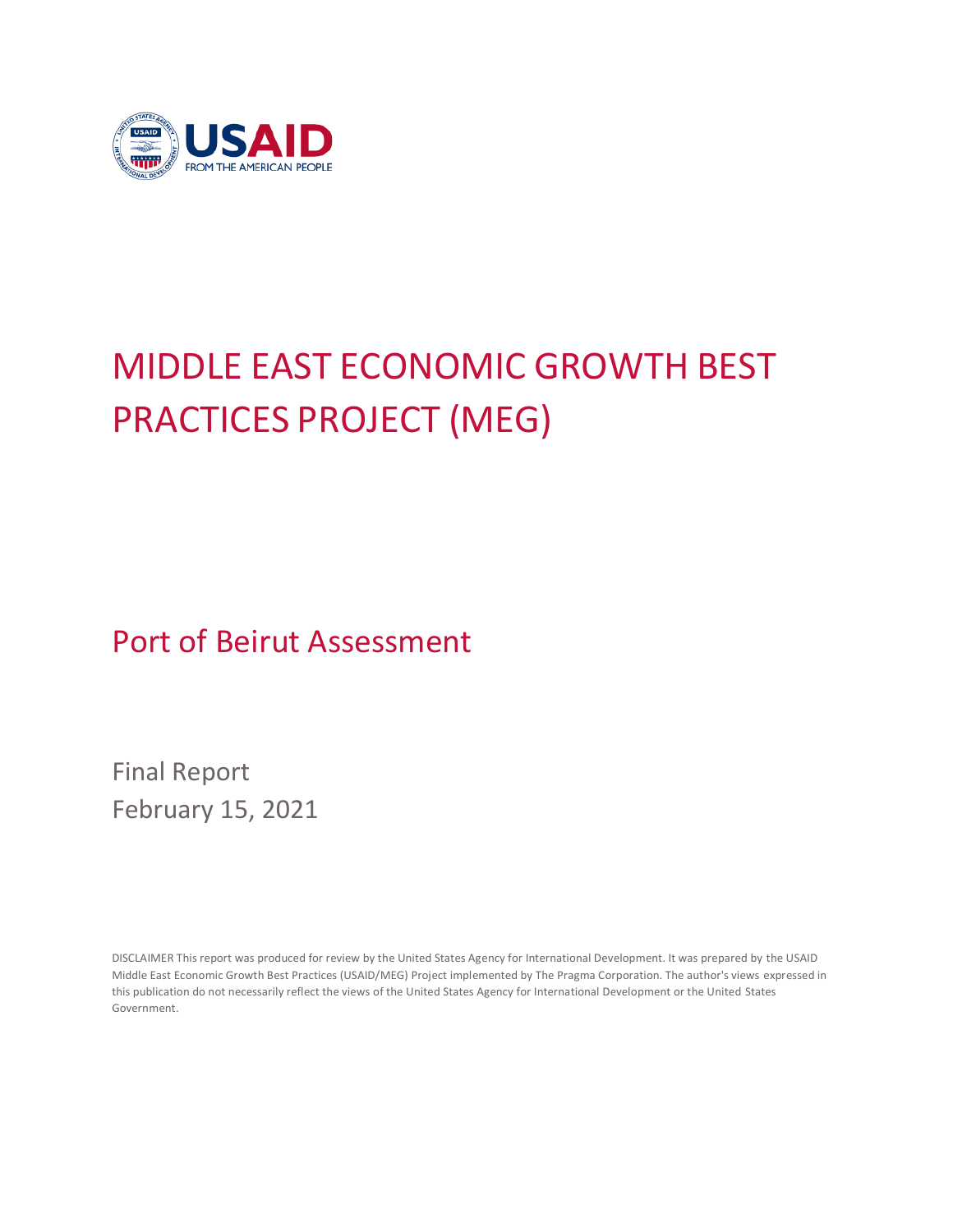Prepared for the United States Agency for International Development, USAID Order AID-OAA– M-17- 00007

USAID ME Bureau Office of Economic Growth Middle East Economic Growth Best Practices Project (MEG)

The Pragma Corporation Principal Contact: Paul Davis 116 East Broad Street Falls Church, Virginia 2204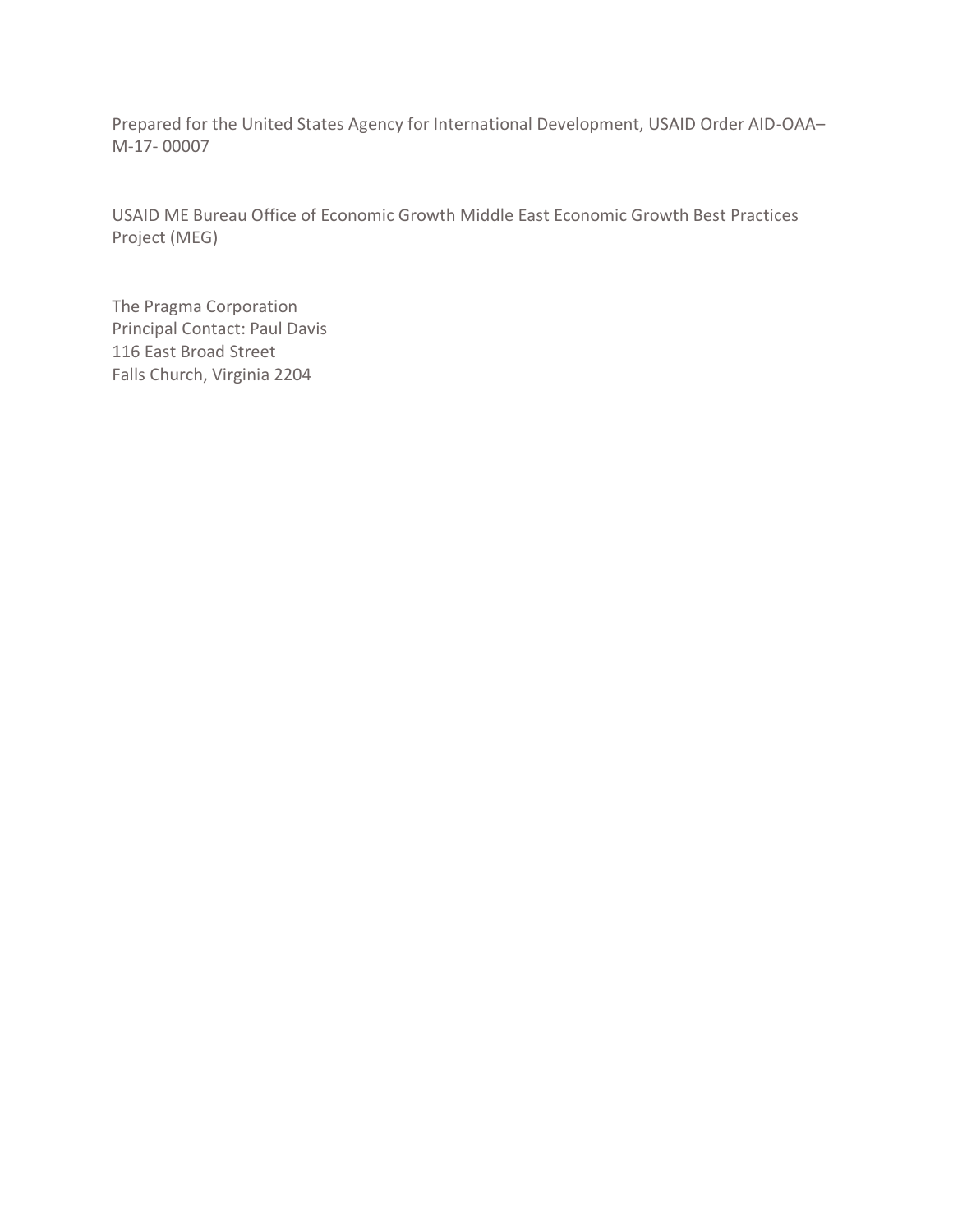# **ACRONYMS**

| 3PL             | Third-party logistics                                                                 |
|-----------------|---------------------------------------------------------------------------------------|
| <b>ACCOBAMS</b> | Agreement on the Conservation of Cetaceans of the Black Sea and the Mediterranean Sea |
|                 | and contiguous Atlantic Area                                                          |
| ADP             | Anti-drug Police                                                                      |
| <b>AEO</b>      | Authorized Economic Operator                                                          |
| AO              | <b>Authorized Operator</b>                                                            |
| <b>ASYCUDA</b>  | Automated System for CUstoms DAta                                                     |
| <b>BCC</b>      | <b>Beirut Cargo Centre</b>                                                            |
| <b>BCTC</b>     | <b>Beirut Container Terminal Company</b>                                              |
| <b>BDL</b>      | Banque Du Liban                                                                       |
| <b>BPS</b>      | <b>Beirut Pilotage Station</b>                                                        |
| <b>BSE</b>      | <b>Beirut Stock Exchange</b>                                                          |
| CA              | <b>Clearing Agent</b>                                                                 |
| CAMA            | Cargo Management System                                                               |
| <b>CBD</b>      | <b>Confirmation Booking Document</b>                                                  |
| CBD             | <b>Customs Brigade</b>                                                                |
| <b>CFS</b>      | <b>Container Freight Station</b>                                                      |
| CMA-CGM         | Compagnie Maritime d'Affrètement - Compagnie Générale Maritime                        |
| <b>COM</b>      | <b>Council of Ministers</b>                                                           |
| CPQEB           | Compagnie du Port, des Quais et des Entrepôts de Beyrouth                             |
| <b>CSS</b>      | <b>Container Stevedoring Services</b>                                                 |
| <b>CVA</b>      | <b>Customs Valuation Agreement</b>                                                    |
| <b>DEV</b>      | Declaration of Elements of Valuation                                                  |
| <b>DFM</b>      | Duty-Free Market                                                                      |
| <b>DGLC</b>     | Directorate General of the Lebanese Customs                                           |
| <b>DGS</b>      | Directorate General of General Security                                               |
| DO              | Delivery Order                                                                        |
| EBRD            | European Bank for Reconstruction and Development                                      |
| ECF             | <b>Empty-for-city Form</b>                                                            |
| <b>EDI</b>      | Electronic Data Interchange                                                           |
| EH.             | <b>Empty Handlers</b>                                                                 |
| EIB             | European Investment Bank                                                              |
| <b>ENS</b>      | <b>Entry Summary Declaration</b>                                                      |
| <b>ERP</b>      | <b>Enterprise Resource Planning</b>                                                   |
| E-TSW           | Electronic Trade Single Window                                                        |
| FGZ             | FreeGoZone                                                                            |
| <b>FIO</b>      | Free In/Out                                                                           |
| FZ              | Free Zone                                                                             |
| <b>GATT</b>     | General Agreement on Tariffs and Trade                                                |
| <b>GEPB</b>     | Compagnie de Gestion et d'Exploitation du Port de Beyrouth                            |
| GIS             | Geographic Information System                                                         |
| GS              | <b>General Security</b>                                                               |
| GT              | <b>Gross Tonnage</b>                                                                  |
| <b>HCC</b>      | Higher Customs Council                                                                |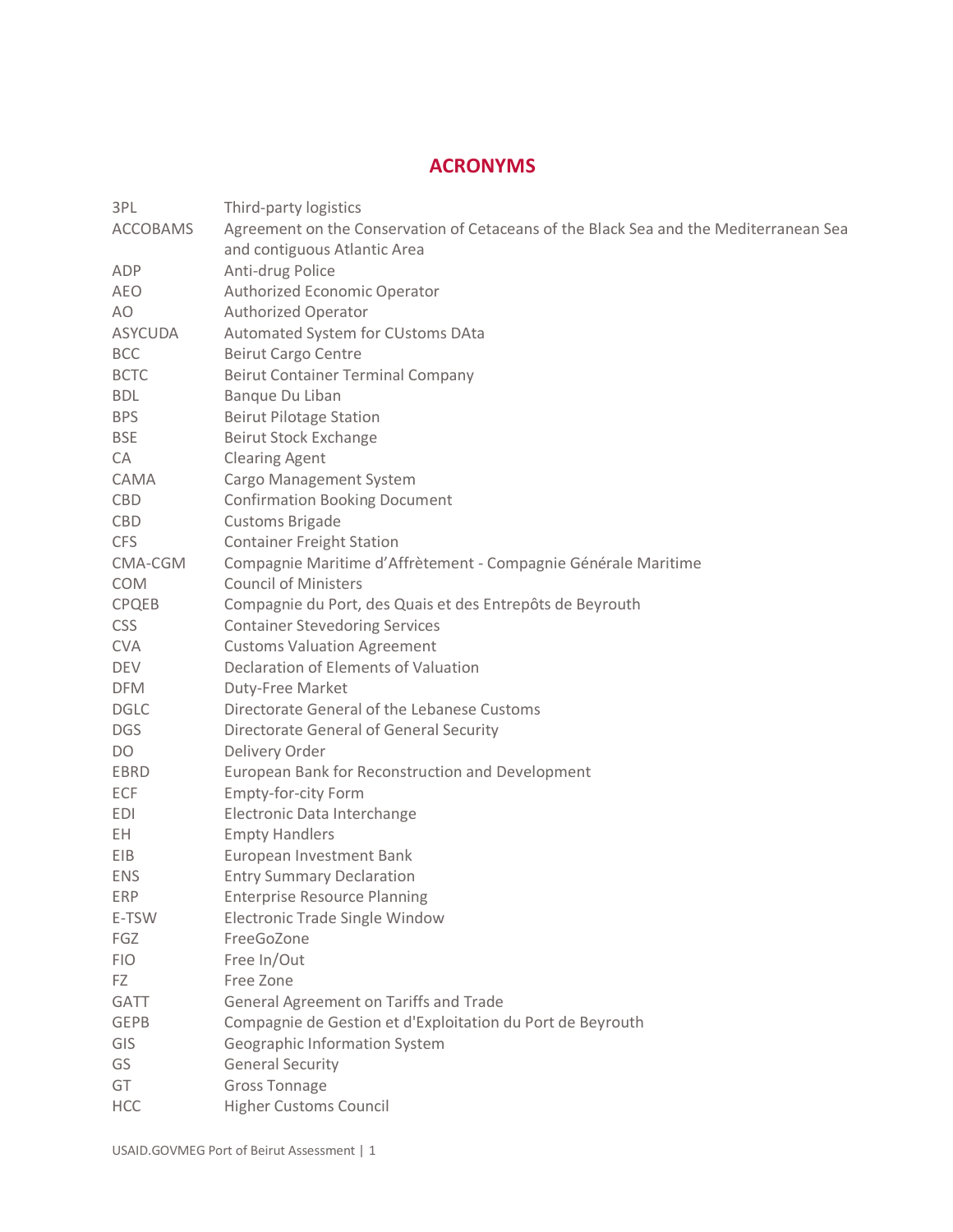| <b>HSSE</b>   | Health, Safety, Security, and Environment                           |
|---------------|---------------------------------------------------------------------|
| <b>HPH</b>    | <b>Hutchison Port Holdings</b>                                      |
| <b>HS</b>     | <b>Harmonized System</b>                                            |
| <b>ICT</b>    | Information and Communications Technology                           |
| <b>IDAL</b>   | Investment Development Authority of Lebanon                         |
| <b>IFIS</b>   | International Financial Institutions                                |
| <b>IMO</b>    | International Maritime Organization                                 |
| <b>IPM</b>    | <b>International Port Management</b>                                |
| <b>IPO</b>    | <b>Initial Public Offering</b>                                      |
| <b>ISPS</b>   | International Ship and Port Facility Security Code                  |
| <b>JSC</b>    | Joint-stock Company                                                 |
| <b>KPIS</b>   | Key Performance Indicators                                          |
| LAEC          | Lebanese Atomic Energy Commission                                   |
| LAF           | Lebanese Armed Forces                                               |
| <b>LCL</b>    | Less than Container Load (groupage)                                 |
| <b>LFZ</b>    | Logistics Free Zone                                                 |
| LIA           | Lebanese Industrialist Association                                  |
| <b>LOA</b>    | Length Overall                                                      |
| LPMA          | Logistics and Port Management, Americas                             |
| LT.           | Long-term                                                           |
| <b>MARPOL</b> | International Convention for the Prevention of Pollution from Ships |
| <b>MDS</b>    | Mobile Detection System                                             |
| <b>MEW</b>    |                                                                     |
|               | Ministry of Energy and Water                                        |
| MI            | Military Intelligence                                               |
| <b>MIM</b>    | Ministry of Interior and Municipalities                             |
| <b>MOA</b>    | Ministry of Agriculture                                             |
| <b>MOC</b>    | Ministry of Culture                                                 |
| <b>MOD</b>    | Ministry of Defense                                                 |
| <b>MOE</b>    | Ministry of Environment                                             |
| <b>MOET</b>   | Ministry of Economy and Trade                                       |
| <b>MOF</b>    | Ministry of Finance                                                 |
| <b>MOH</b>    | Ministry of Public Health                                           |
| <b>MOI</b>    | Ministry of Industry                                                |
| <b>MOPWT</b>  | Ministry of Public Works and Transport                              |
| <b>MOTC</b>   | Ministry of Telecom                                                 |
| <b>MSC</b>    | Mediterranean Shipping Company                                      |
| MT            | Medium-term                                                         |
| MT            | Metric tons                                                         |
| <b>NAJM</b>   | Arabic acronym for customs information system                       |
| <b>NCTF</b>   | National Committee on Trade Facilitation                            |
| <b>NTTFC</b>  | National Trade and Transport Facilitation Committee                 |
| OECD          | Organization for Economic Cooperation and Development               |
| <b>OGAs</b>   | <b>Other Governmental Agencies</b>                                  |
| OLD           | <b>Order of Lebanese Dentists</b>                                   |
| OLP           | Order of Lebanese Physicians                                        |
| OPH           | Order of Lebanese Pharmacists                                       |
| PA            | Port Authority                                                      |
| <b>PCA</b>    | Post-Clearance Audit                                                |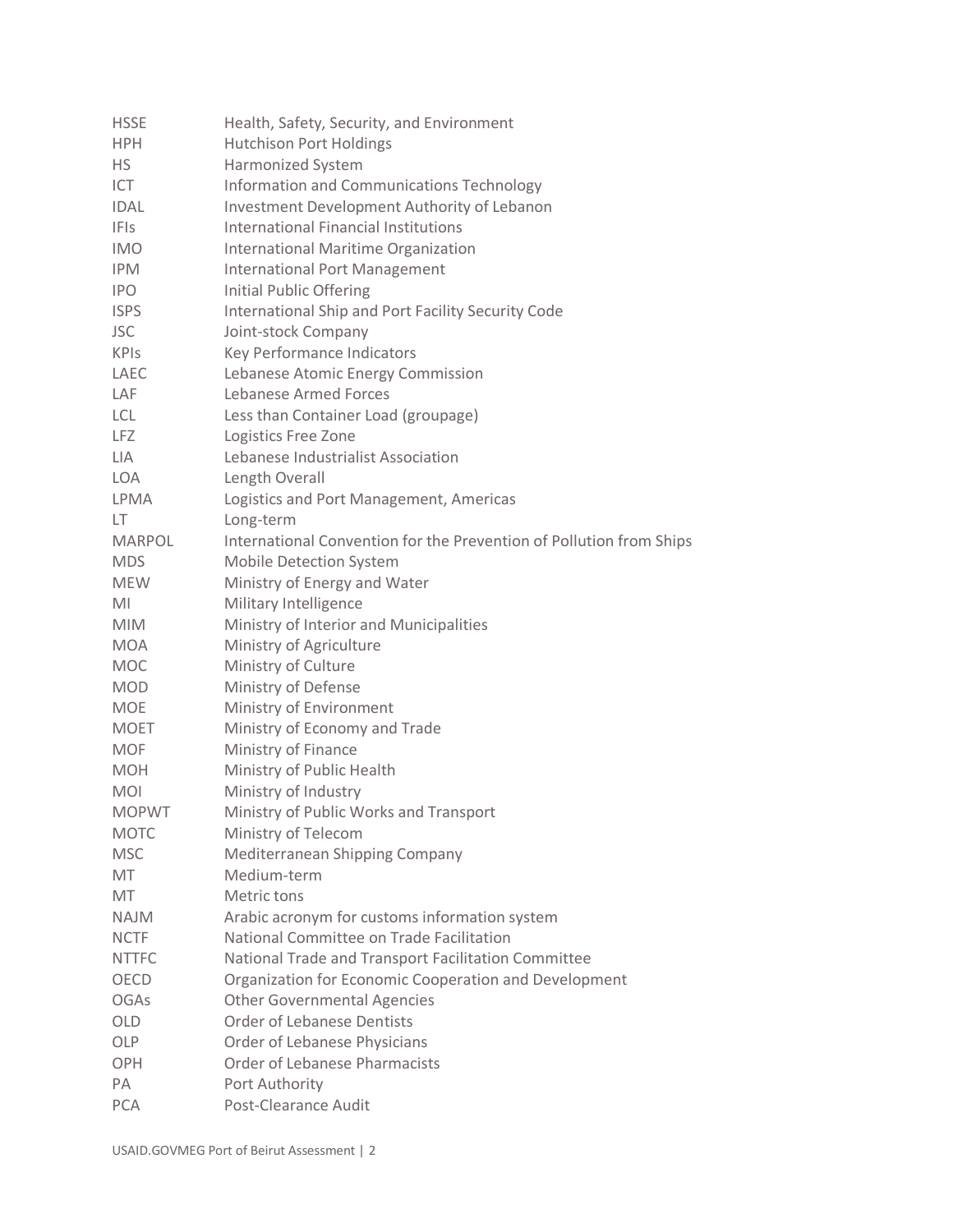| PCS          | Port Community System                                           |
|--------------|-----------------------------------------------------------------|
| <b>PFSO</b>  | Port Facility Security Officer                                  |
| <b>PMS</b>   | <b>Portia Management Services</b>                               |
| POB          | Port of Beirut                                                  |
| POT          | Port of Tripoli                                                 |
| PPP          | Public-private Partnership                                      |
| <b>RKC</b>   | Revised Kyoto Convention                                        |
| <b>RM</b>    | <b>Risk Management</b>                                          |
| <b>ROO</b>   | Rules of Origin                                                 |
| <b>RPMs</b>  | <b>Radioactive Portable Monitors</b>                            |
| <b>PSC</b>   | Port State Control                                              |
| <b>RTG</b>   | <b>Rubber Tired Gantry</b>                                      |
| SAD          | Single Administrative Document                                  |
| <b>SAL</b>   | Société Anonyme Libanaise                                       |
| SGS          | Societe Generale de Surveillance                                |
| <b>SLAs</b>  | Service Level Agreements                                        |
| <b>SPS</b>   | Sanitary and Phytosanitary                                      |
| <b>SOLAS</b> | IMO International Convention for the Safety of Life at Seas     |
| SOPs         | <b>Standard Operating Procedures</b>                            |
| <b>SSD</b>   | <b>State Security Directorate</b>                               |
| <b>ST</b>    | Short-term                                                      |
| <b>STS</b>   | Ship-to-Shore                                                   |
| <b>TBT</b>   | <b>Technical Barriers to Trade</b>                              |
| <b>TC</b>    | <b>Temporary Committee</b>                                      |
| <b>TEU</b>   | Twenty-foot equivalent Unit                                     |
| <b>TFA</b>   | <b>Trade Facilitation Agreement</b>                             |
| <b>THC</b>   | <b>Terminal Handling Charges</b>                                |
| TIL          | <b>Terminal Investment Limited</b>                              |
| <b>TOS</b>   | <b>Terminal Operating System</b>                                |
| TS           | Transshipping                                                   |
| <b>TRIPS</b> | Trade-related Aspects of Intellectual Property Rights Agreement |
|              | <b>UNDOF United Nations Disengagement Observer Force</b>        |
| <b>USAID</b> | United States Agency for International Development              |
| <b>VGM</b>   | <b>Verified Gross Mass</b>                                      |
| <b>VTMS</b>  | <b>Vessel Tracking Management System</b>                        |
| <b>VTS</b>   | <b>Vessel Traffic Services</b>                                  |
| <b>WCO</b>   | <b>World Customs Organization</b>                               |
| <b>WTO</b>   | <b>World Trade Organization</b>                                 |
|              |                                                                 |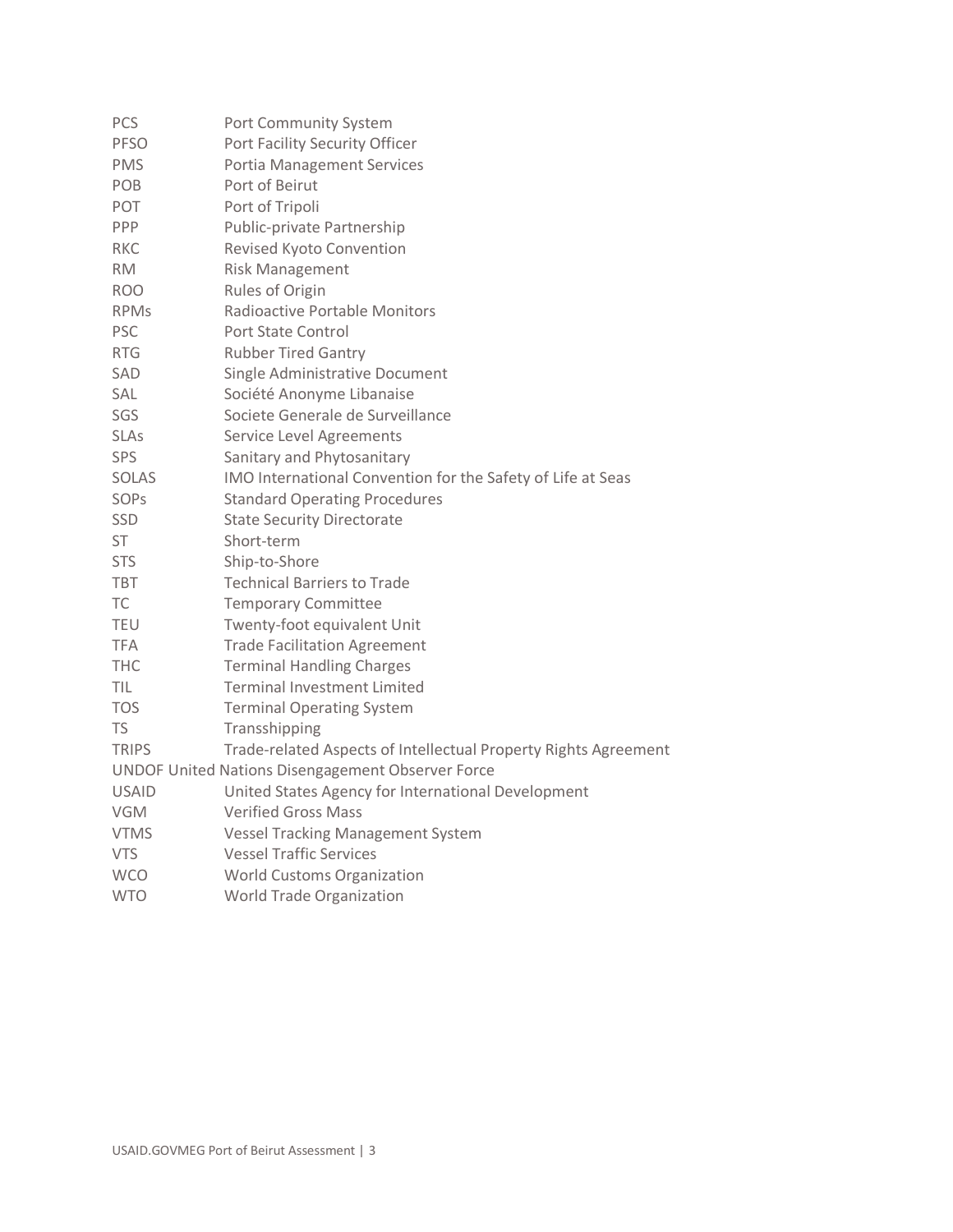# **TABLE OF CONTENTS**

| L. | POB Governance and Administration                     |                                                                        |  |
|----|-------------------------------------------------------|------------------------------------------------------------------------|--|
| Ш. | Port Development Options                              |                                                                        |  |
|    | III.                                                  | Restoring and Enhancing POB Operations.<br>4Operations and Logistics 5 |  |
|    | Removal of Debris, Damaged Assets, and Sunken Vessels | 6                                                                      |  |
|    | <b>Judicial Decisions</b>                             |                                                                        |  |
|    | Safety and Security                                   |                                                                        |  |
|    | <b>Grain Silos</b>                                    |                                                                        |  |
|    | <b>Urgent Governmental Decisions</b>                  | 8                                                                      |  |
|    | IV. Trade Facilitation                                |                                                                        |  |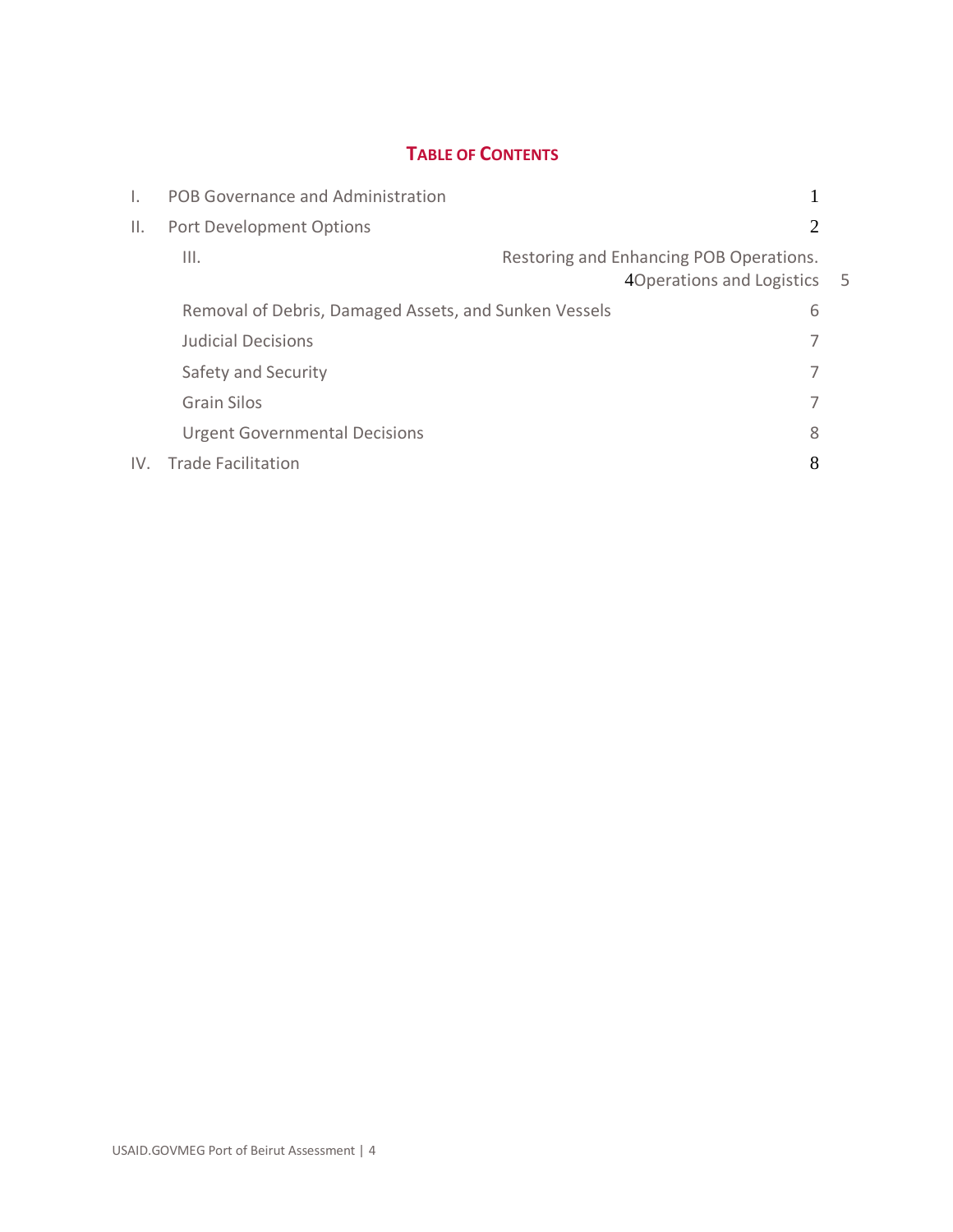# **PORT OF BEIRUT ASSESSMENT**

The catastrophic explosion at the Port of Beirut (POB) on August 4, 2020, has resulted in the loss of lives and a high level of injuries and affected many sectors of the economy, including sea transport, healthcare, education, housing, and businesses. The recent disastrous explosion presents an opportunity to build a better and smarter port by mainly addressing the POB governance structure to establish competitive, transparent, and efficient port operations, enabling greater private sector participation and investments, and enhancing port revenues.

Risen in importance due to the Suez Canal's frequent closures between 1956 and 1975, the POB was the most important transit port in the Middle East and North Africa before the 1975 civil war, serving as a gateway for the Levant and Gulf region. The POB was then a major contributor to GDP and job creation in the trade, transport, and logistics sectors. The POB, which was a largely privately-owned joint-stock company, was then operated as a commercial company with a high degree of efficiency and quality services. This situation changed in the early 1990s when the Temporary Committee (TC)/Compagnie de Gestion et d'Exploitation du Port de Beyrouth (GEPB) (hereinafter the "TC/GEPB") was established as the Port Authority (PA) for the POB. Although its regional importance is diminished today, the POB still stands as the largest port operation in Lebanon, serving import, export, transit, transshipment cargo, and a very limited passenger capacity. Most transit cargo is destined to Syria, Iraq, and the Gulf countries. Transshipping is mainly to other ports on the Mediterranean Sea, such as Mersin, Iskenderun, Damietta, Alexandria, and Alger.

## <span id="page-6-0"></span>**I. POB Governance and Administration**

Reforming the POB governance is a litmus test for Lebanon's political classes' will to undertake broadbased reforms that benefit the Lebanese economy and welfare of the Lebanese people. These reforms will build the international donor community's trust to support Lebanon in overcoming its current financial and economic crisis.

Retaining the current POB governance structure under the TC/GEPB, which has been operating largely as a "black box," particularly in the 1990s, should not be an option. Moving towards a commercially oriented landlord PA, which is the current best practice and most common model, will provide the ability to raise the necessary capital to rehabilitate and modernize the port; to eliminate state and political interference in port operations, procurements, and investments; and to follow a business case development and modernization approach. It will also allow the POB to remain flexible and dynamic for keeping pace with advancements and trends in the port industry; make commercial profit-maximizing decisions (including optimization of operations) and incentivize the PA to grow the POB business by attracting transit and transshipment cargo. The landlord PA will be responsible for infrastructure as well as safety and security in cooperation with the harbormaster, leaving private operators to provide superstructure and operate terminals/facilities under competitively bid concessions and leases.

It would be optimal if the landlord PA's legal entity were to take the form of Société Anonyme Libanaise (SAL) - Lebanese joint-stock company. The PA could be named POB Development SAL (hereinafter "POB SAL"). It would be essential to conduct a valuation/financial assessment of the POB by an Investment Advisor for the purpose of corporatization, followed by the adoption of a law for establishing the POB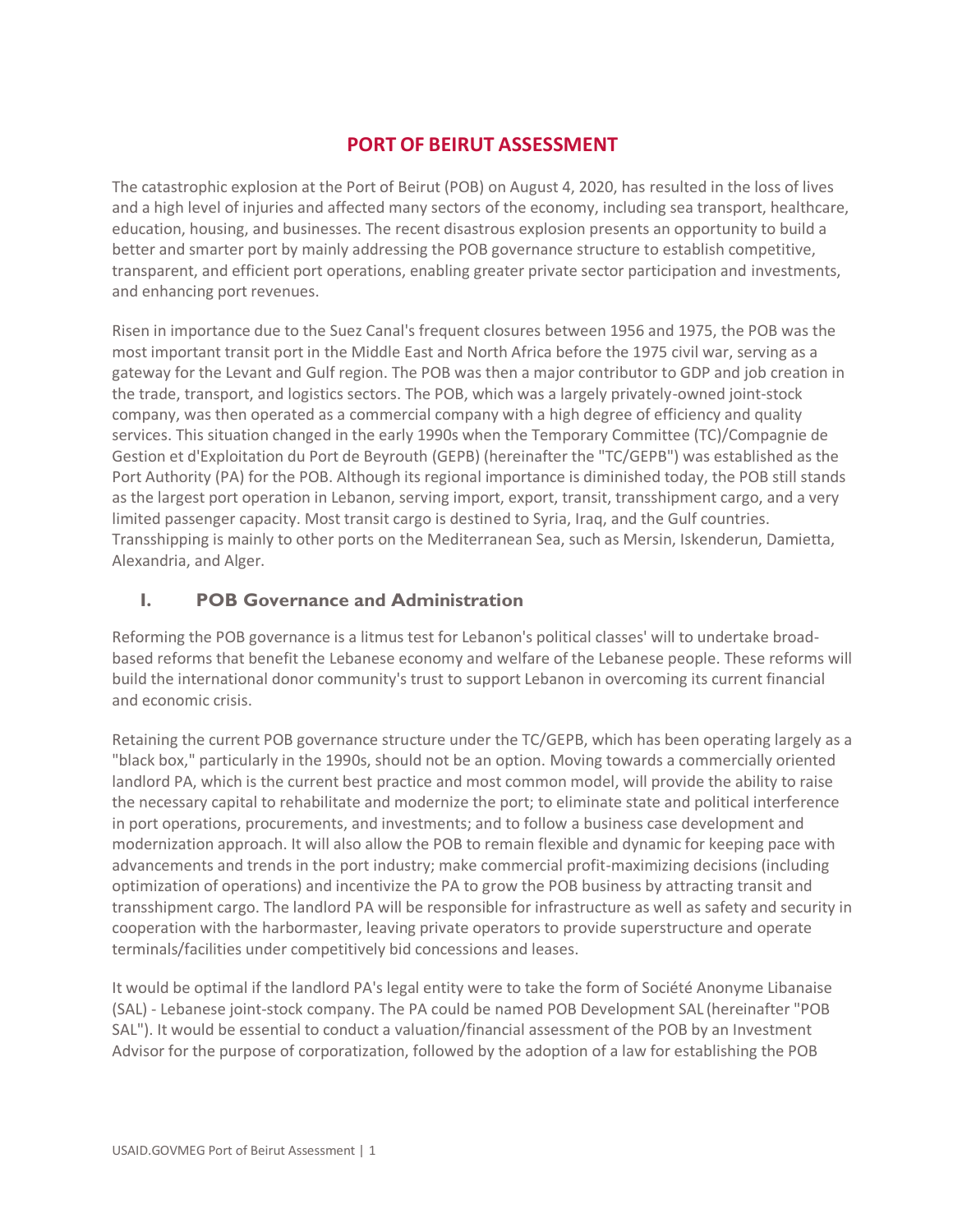SAL.<sup>1</sup> This would represent an important step toward gradual privatization and a full private service port model. Blocks of shares may be gradually auctioned/sold through open bids to investment funds, financial institutions, and private investors.<sup>2</sup> Development banks may also acquire shares in exchange for financing reconstruction, rehabilitation, and the POB improvements. An Initial Public Offering (IPO) at the Beirut Stock Exchange (BSE) may also be considered.

A sound governance structure will require, *inter alia*, (i) adopting and enforcing good corporate governance principles and practices and sound supervision by the Board of Directors; and (ii) strengthening regulatory measures (e.g., adoption of the draft law on competition). This will also require following transparent rules and procedures for engaging private operators through adherence of PA tendering regulations to core transparency principles in the pending draft law on public procurement and new laws to be adopted related to concessions and leasing. Like any commercial entity, the POB SAL and private operators will be subject to Lebanese commercial law and relevant regulatory authorities. Selecting members of the Board of Directors and the General Manager<sup>3</sup> should be through an internationally reputable recruiting firm.<sup>4</sup>

The transition could take 1-1.5 years, provided there is strong political commitment. It is recommended that a Decision be adopted by the Council of Ministers, as soon as inaugurated, extending the TC/GEPB mandate for the duration of the transition, appointing new and independent TC members, and imposing sound supervision and financial disciplines. Further, given current uncertainties and the lack of long-term vision and strategic directions for the POB, it is not prudent to make any long-term commitment at this point related to the operations of POB. In this respect, the container terminal's tender should be placed on hold. The current management contract with Beirut Container Terminal Company should be extended for the duration of the transition.

Finally, it is highly recommended to launch an audit of the TC/GEPB. The audit needs to go back to 1991 with the aim of, inter alia, identifying gaps, deficiencies, and practices that contributed to failures at the POB and address these for better governance and enhanced security procedures. Equally important, the audit should cover financial aspects, including revenues, expenditures, and transfers to the treasury, as well as undertaken projects and procurements to identify any possible contractual corruption/kickbacks, fraud, and misuse of funds. Graph 1 at the end of this summary exhibits the proposed POB governance structure.

## <span id="page-7-0"></span>**II. Port Development Options**

In addition to accommodating projected Lebanese trade needs over the next 40 years, there are attractive transit and transshipping business opportunities that require strategic planning for port development in Lebanon. Lebanon has the potential to at least quadruple its share (to around 5% market share in the Mediterranean basin) in transshipping; and become a transshipment hub for major shipping lines such as CMA-CGM, MSC, Maersk, and others. This will increase revenue for the Lebanese ports by US\$ 175M. Other benefits of transshipping include (i) higher connectivity to multiple ports for imports and exports; (ii) reduced ocean freight rates for Lebanese imports and exports as a result of economies of scale; (iii)

 $<sup>1</sup>$  This can be a port sector law for Lebanon if decided to follow the same approach at other ports.</sup>

 $^2$  Under SAL, there is no limitation on foreign ownership.

 $^3$  Under SAL, two-third of Board members, the Chairperson, and the General manager can be foreigners.

<sup>&</sup>lt;sup>4</sup> With increased private participation, the Board should be elected by the General Assembly/shareholders.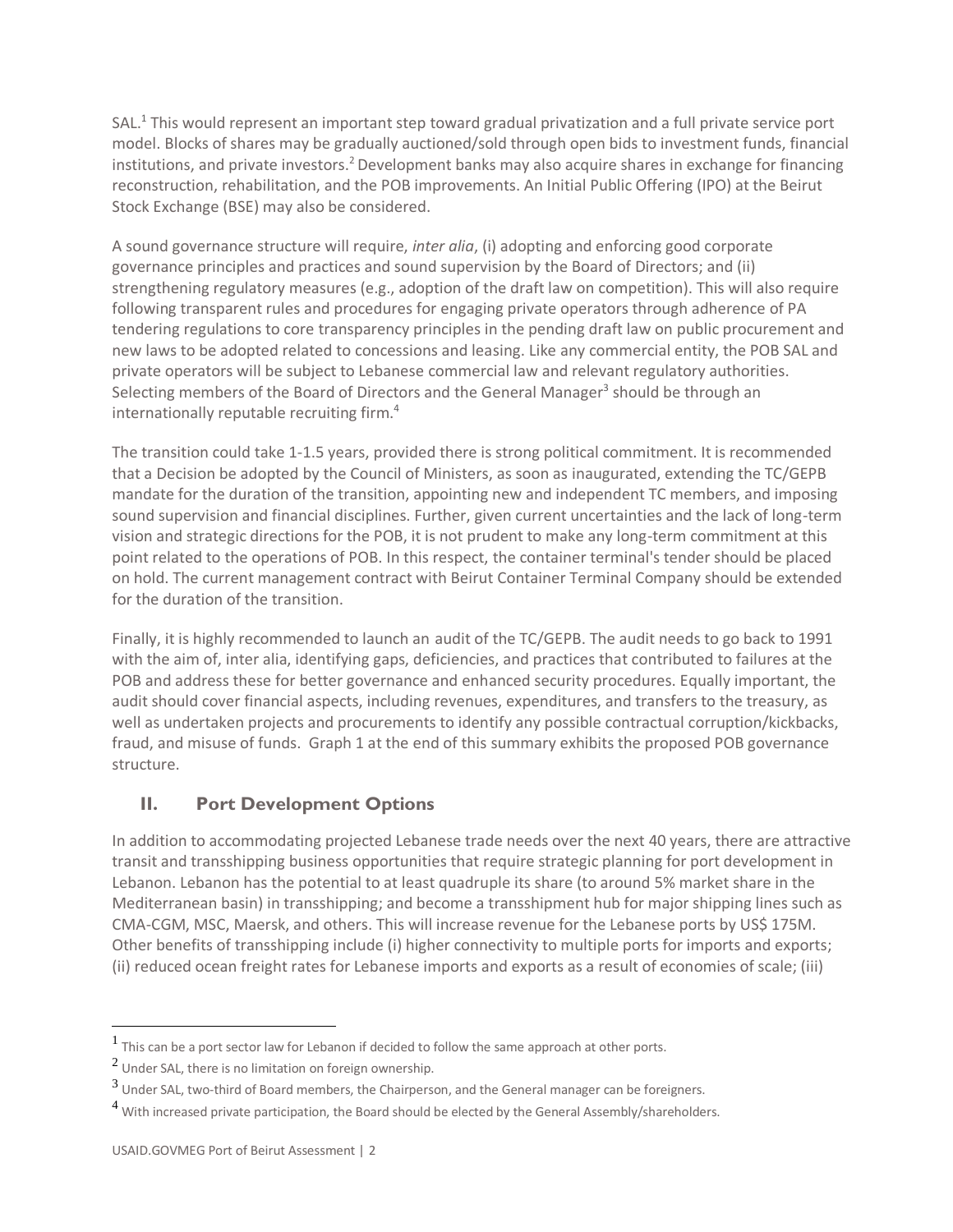new routes to new markets for Lebanese exports; and (iv) enhancement in the prospect for greater transit trade.

As for transit, the Syrian reconstruction effort is estimated to require 30 million MT (mostly bulk) per year over a period of five to ten years. Syrian ports (Tartous & Latakia) altogether can handle 16 million MT annually. The remaining 14 million MT have to be supported by other ports, including Lebanese, Jordanian, and Turkish ports. It is important to make transit costs through the POB competitive with other ports and make full capacity utilization of general/bulk cargo berths. In addition to the creation of new economic and employment opportunities in the transport and logistics sector, the revenue of Lebanese ports from transit to Syria can range from US\$ 75M to 90M annually, provided that Lebanon secures 2/3 of projected transit trade.

Turning the POB into a container port only is impossible due to ship turning constraints for most quays. Converting the whole POB into a touristic port is not commercially viable, given the seasonality of this business and the current plans to develop the Jounieh Port as a major tourism hub for cruise ships. The following are the three most viable options:

- 1. Keep the POB Business Profile "As-Is" with improvements to infrastructure and superstructure. This option includes optimizing the use of the under-utilized non-container terminal berths<sup>5</sup> and developing a small passenger/touristic terminal at the breakwater. The POB capacity (TEU and MT) will remain the same, but with increased productivity and throughput by maximizing the utilization of non-container terminals/quays. The total amount to be financed by the PA for developing the POB infrastructure will be around US\$ 162M for this option. Investment by private operators will be around US\$ 116M.
- 2. Expand Transshipping Business at the POB through constructing a new Container Terminal at Burj Hammoud Landfill. This option covers Option 1 and the development of a new container terminal. This will increase container capacity by around 500K TEU, at the cost of around US\$ 100M for infrastructure and US\$ 80M for the superstructure. Contracts could be granted to three container operators at the POB for Quay 16A, Quay 16B, and the new container terminal. This will increase competition and enable the significant growth in transshipping business.
- 3. Replace the POB with two new Ports (North and South of Beirut). This option means total shut down of the POB given the low return on port land value, congestion in the Greater Beirut Area, and pollution resulting from POB operations. These two ports would be constructed as public-private partnerships (PPP) in the form of BOT contracts. The estimated cost of constructing and equipping each is around US\$ 600M. State contribution will be making land available, either existing state or municipal land, and/or expropriated land. It will take around three years to construct both ports. Each port should have the capacity to handle containers (1M TEU/year), around 5M MT/year of general/bulk cargo, RO-RO, and live animals. Each should have 30K MT/year of grain silo capacity. Establishing special zones for value-added industry and Third-Party Logistics at these ports will be commercially more viable than the POB, given lower land and rental costs. This option will also free up POB land, which is worth over US\$ 4B. Further, it will contribute to regional development.

<sup>5</sup> In recent years, container terminal utilization has been closed to full whereas capacity utilization of non-container berths has been at 33% due to lack for local demand for general/bulk cargo and reduced transit due to the Syrian crisis. Overall, utilization of the POB has been over 60%, which is above average by world standards. However, maximizing utilization of assets is key to increase return.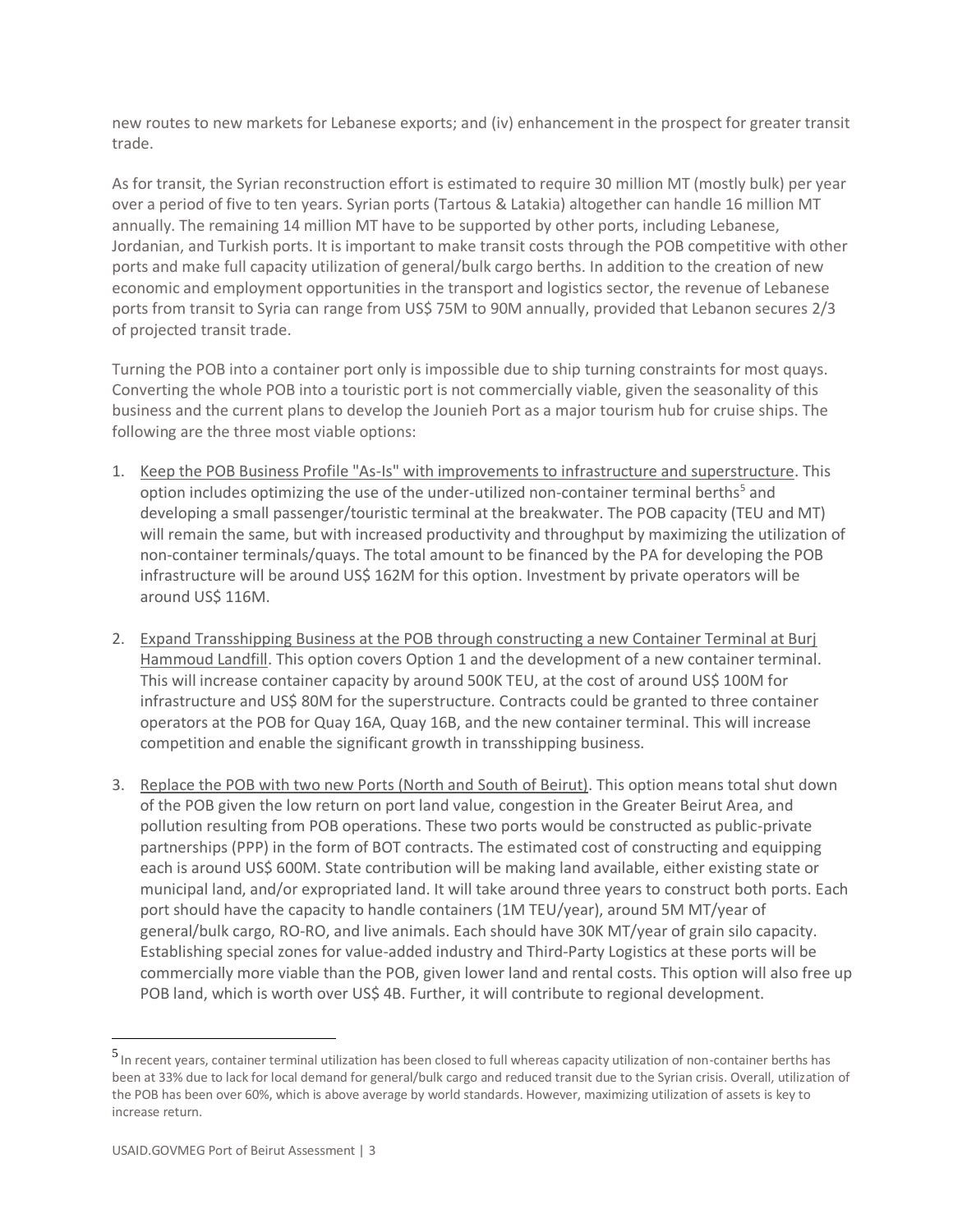That said, ongoing and planned expansions at the Port of Tripoli and the Port of Saida need to proceed regardless of any of the aforementioned options. It is also suggested that grain silos capacity (20 MT) be constructed at each of these two ports.

The ultimate choice between these options should be based on rigorous financial and economic feasibility analysis, including cost-benefit analysis, that follows-up in greater depth/detail on the preliminary analysis carried out in this paper. This should be completed in the next 3-4 months to inform dialogue among stakeholders, which should be managed by international donors. This process should result in a holistic national ports strategy and plan allocating Lebanon's limited land resources based on clear financial criteria and taking into account projected growth in import, transit, transshipment, and associated revenues.

## <span id="page-9-0"></span>**III. Restoring and Enhancing POB Operations.**

USAID MEG estimates the cost of the full restoration of the POB operations from damages resulting from the August 4 explosion at US\$ 140M:<sup>6</sup> Infrastructure owned by the State (around US\$ 65M); and superstructure owned by the State (around US\$ 34M) and by private operators (US\$ 41M).<sup>7</sup> The explosion did not inflict significant damage to the container terminal, which handles approximately 70% of POB total tonnage. However, this terminal has had its own pre-explosion problems, such as crane maintenance due to lack of foreign exchange access at the official rate.

The estimated POB capacity for handling non-container cargo is 12.7 million MT/year, with average annual utilization at around 4.0 million MT/year in recent years. Despite damages to quays 9 and 10 and the inoperability of the grain silos terminal, the POB has managed to continue serving bulk/general cargo after the explosion; especially that the level of such cargo dropped to around 800K MT as a result of the economic crisis and given excess berth capacity for general/bulk cargo. Most works related to restoring the POB to its previous condition can be completed within 18 months. Notwithstanding explosion damages, there are significant improvements required to build a better POB, for a total cost of around US\$ 128M.

This assessment recommends actions to fully restore POB operations after the explosion and address chronic logistical and other problems and deficiencies that existed prior to the explosion. Short, medium, and long-term recommendations (62) related to the following areas are summarized in Table 1 below. They cover operations and logistics; removal of debris, damaged assets, and sunken vessels; judicial decisions; safety and security; grain silos, and urgent governmental decisions.

 $\triangleright$  the cost of damaged goods which were at POB warehouses and yards (no estimates have been made by any party); and

<sup>6</sup> If grain silos are reconstructed at 80,000 MT capacity using steel structure. If 120,000 MT is built using concrete structure this amount will be US\$ 169M.

<sup>7</sup> These estimates do not cover:

 $\triangleright$  the six sunken and the two damaged commercial vessels that were at the POB at the time of explosion (no estimates have been made by any party);

 $\triangleright$  the cost of damaged/burnt goods, which were at the POB Free Zone (FZ, DFM, LFZ, and FGZ). Initial losses were estimated by POB lessees and owners of goods to be at US\$ 270M. The final figure is around US\$ 200M after owners managed to salvage some of their goods at the POB Free Zone.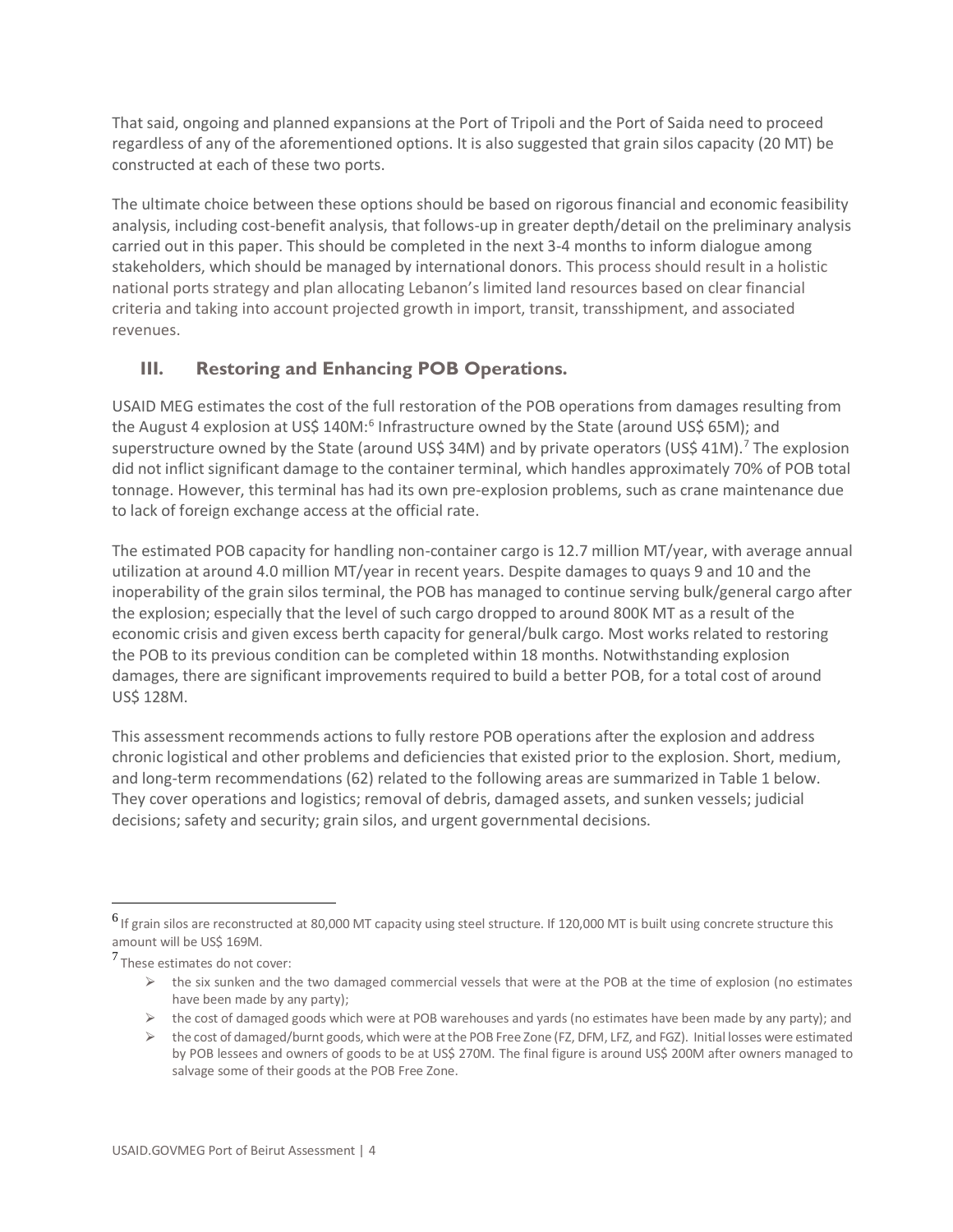|       | <b>Focus Area</b>                    | Short-      | Medium-     | Long-Term | <b>Total</b> |
|-------|--------------------------------------|-------------|-------------|-----------|--------------|
|       |                                      | <b>Term</b> | <b>Term</b> |           |              |
| А.    | <b>Operations and Logistics</b>      | 11          | 17          | 11        | 39           |
| B.    | Removal of Debris, Damaged Assets,   | 6           |             |           |              |
|       | and Sunken Vessels                   |             |             |           |              |
|       | <b>Judicial Decisions</b>            |             |             |           |              |
| D.    | Safety and Security                  |             | 3           |           | 10           |
| E.    | <b>Grain Silos</b>                   |             |             | C         |              |
| F.    | <b>Urgent Governmental Decisions</b> |             |             |           |              |
| Total |                                      | 29          | 22          | 11        | 62           |

#### **Table 1 – Number of Actions for Restoring and Enhancing POB Operations**

### <span id="page-10-0"></span>*Operations and Logistics*

Resuming normal operations at the POB require rehabilitation and reconstruction of damaged quays (9 and 10), administrative buildings (TC/GEPB, customs and security agencies), and new four warehouses (two general cargo/LCL<sup>8</sup> cars and dangerous goods) to replace the eleven damaged warehouses; and acquisition of new handling/stevedoring equipment for the general/bulk cargo terminals. Immediate actions to resume full customs operations of Customs at the POB, given the current need to shuttle back and forth between the POB and Beirut Airport to complete clearance of goods. In addition, upgrades and modernization of certain facilities and equipment, re-routing movement of trucks within the POB, relocating certain operations (e.g., inspection by Lebanese Armed Forces-LAF), and extending hours of operations for all entities in charge of clearance of goods will serve to increase performance and throughput of the POB. Further, modernizing the Port Community System (PCS) will enhance stakeholders' cooperation and reduce paperwork and redundancy. Recommendations are also made to improve logistics, reduce congestion at the POB, and increase operational efficiency. Please see a list of these recommendations in Table 2 below.

### **Table 2 – Recommended Operations and Logistics Related Actions**

| <b>Time Frame</b> | <b>Measures</b>                                                                 |  |
|-------------------|---------------------------------------------------------------------------------|--|
| <b>Short-Term</b> | 1. Assess the need for, and conduct if necessary, Condition Survey              |  |
|                   | Increase hours of operations at the POB                                         |  |
|                   | Facilitate the importation of critical spare parts<br>3.                        |  |
|                   | Set up an Empty Container Depot at an optimum location<br>4.                    |  |
|                   | Construct a General Cargo/LCL Warehouse<br>5.                                   |  |
|                   | Rehabilitate four buildings in the Free Zone (three industrial buildings)<br>6. |  |
|                   | and the Duty-Free Market building                                               |  |
|                   | Relocate the MI inspection zone and implement risk-based targeting              |  |
|                   | Secure critical needs for TC/GEPB<br>8.                                         |  |
|                   | Secure critical needs for Customs<br>9.                                         |  |
|                   | 10. Replace damaged general/bulk cargo equipment owned by stevedoring           |  |
|                   | and trucking companies                                                          |  |

<sup>8</sup> LCL = Less than Container Load (groupage)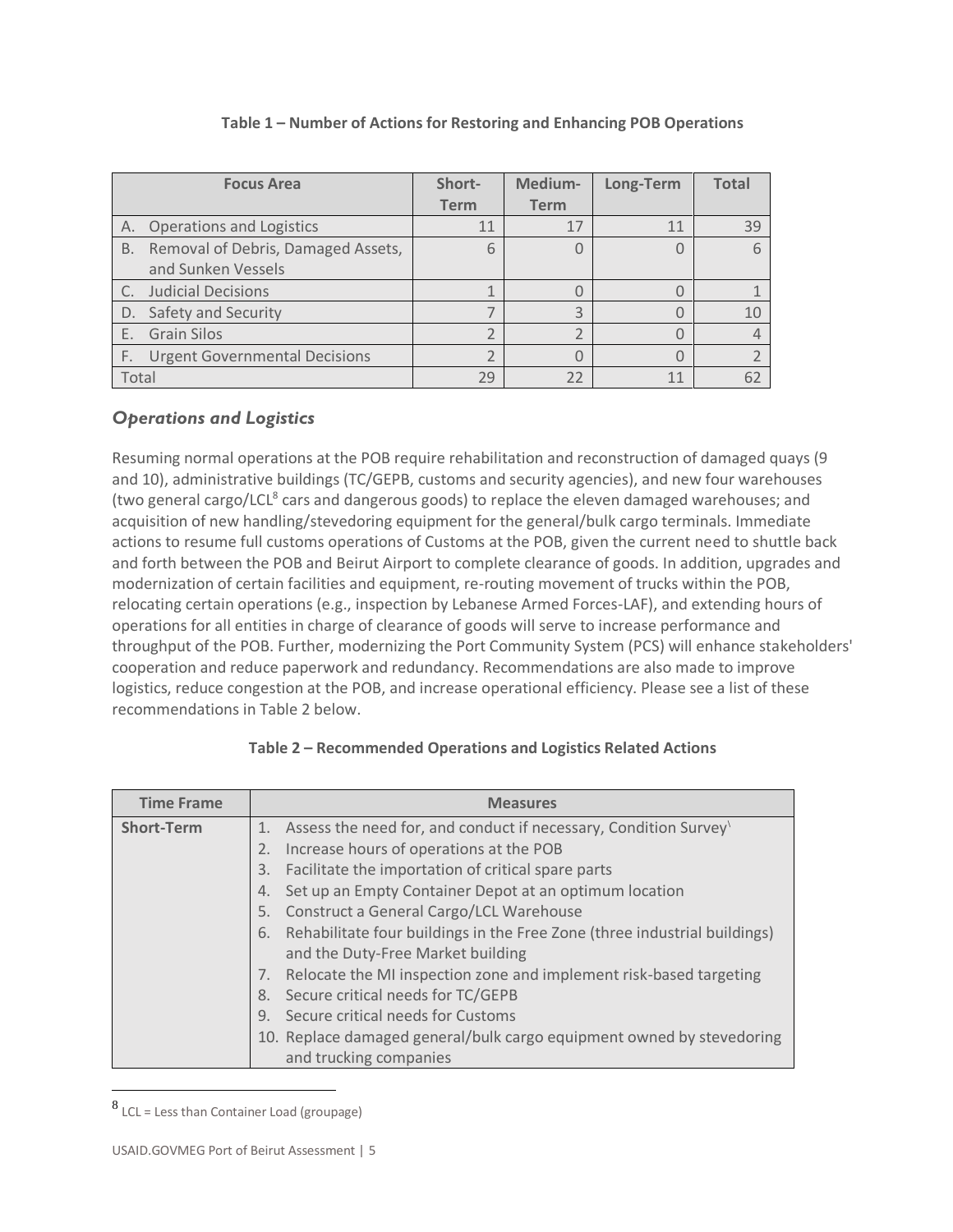|                    | 11. Conduct a study for optimizing cargo movement within the port               |  |
|--------------------|---------------------------------------------------------------------------------|--|
|                    | complex                                                                         |  |
| <b>Medium-Term</b> | 12. Rehabilitate Quay 10.                                                       |  |
|                    | 13. Reconstruct the building housing General Security                           |  |
|                    | 14. Reconstruct the building housing LAF-Military Intelligence                  |  |
|                    | 15. Install fenders for Quays 9, 10, and 11.                                    |  |
|                    | 16. Construct another General Cargo/LCL Warehouse.                              |  |
|                    | 17. Construct CFS/Cars Warehouse                                                |  |
|                    | 18. Construct a Warehouse for IMO Cargo.                                        |  |
|                    | 19. Establish a general-purpose open paved area behind Basin 3 and 4.           |  |
|                    | 20. Acquire three radars and Vessel Traffic Management System (VTMS)            |  |
|                    | 21. Reconstruct Logistics Free Zone Warehouses.                                 |  |
|                    | 22. Reconstruct the FreeGoZone (cold storage facility).                         |  |
|                    | 23. Acquire additional equipment for general cargo handling. This could be      |  |
|                    | acquired by TC/GEPB or a private stevedoring company                            |  |
|                    | 24. Develop a System for Archiving Port Information                             |  |
|                    | 25. Conduct Maintenance Dredging for Quay 1.                                    |  |
|                    | 26. Apply smart technology at Gate 14 to facilitate entry/exit from the<br>POB. |  |
|                    | 27. Establish a Gate/Truck Booking System.                                      |  |
|                    | 28. Reorganize truck movements within the port complex                          |  |
| Long-Term          | 29. Reconstruct Quay 9.                                                         |  |
|                    | 30. Improve road entry/exit to the POB.                                         |  |
|                    | 31. Install fenders for Quays 13, 14, and 15.                                   |  |
|                    | 32. Extend the current breakwater                                               |  |
|                    | 33. Relocate Beirut Pilotage Station                                            |  |
|                    | 34. Acquire additional tugboats                                                 |  |
|                    | 35. Construct a multi-story building for cars.                                  |  |
|                    | 36. Designate two areas for bulk cargo handling.                                |  |
|                    | 37. Develop/Acquire a Modern Port Community System                              |  |
|                    | 38. Reduce excess crane capacity at the POB container terminal                  |  |
|                    | 39. Develop a maritime single window                                            |  |

### <span id="page-11-0"></span>*Removal of Debris, Damaged Assets, and Sunken Vessels*

Although significant progress has been made in clearing debris, much remains to be done. The removal of sunken and damaged commercial vessels will facilitate the rehabilitation of quays 9 and 10 and facilitate the resumption of quay 11 for handling general/bulk cargo. In addition, the removal of debris and damaged containers from the customs import inspection area will provide greater space for accelerating container inspection. Further, there is a need to conduct overdue maintenance dredging at Basin 4 and Quays 1 and 3. Dredging, however, at Basin 4 is critical to resume full operations of Quays 14-15, which have been partially non-operational since 2013 due to intentional dumping of scraps, rubbers, and rocks in Basin 4 to reach a *Fait Accompli* state for shutting down these quays and using the space for further expansion of the container terminal. The following can all be completed in the short-term:

- 1. Remove debris and damaged containers from the customs import inspection area.
- 2. Complete the removal of debris at the yards of Quays 7, 8, 9, 10, 11, 12, 13, and 14.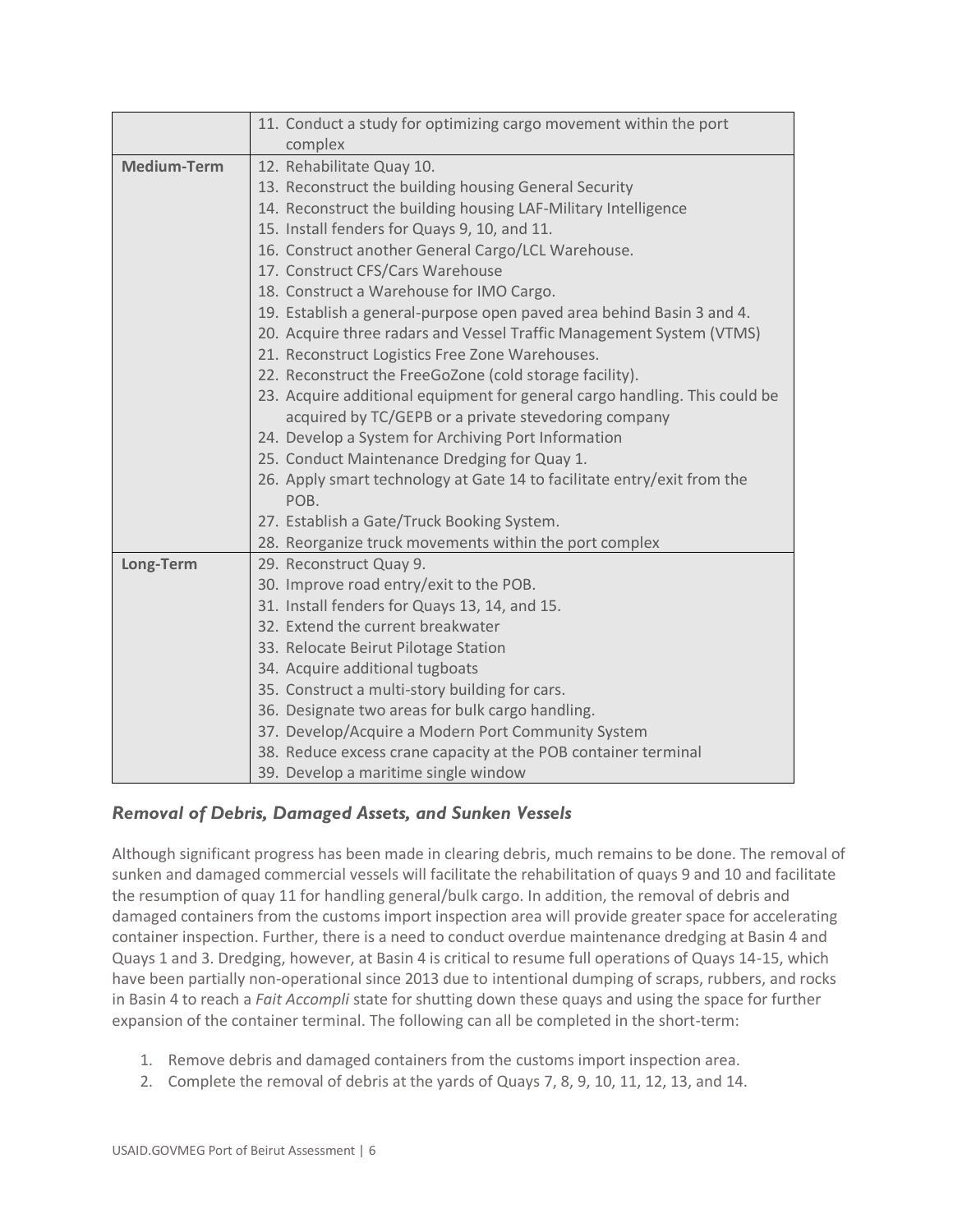- 3. Complete the removal of debris and damaged structures at the Logistics Free Zone and the FreeGoZone.
- 4. Remove sunken vessels.
- 5. Salvage metal wrecks at Basin 1 (Quay 3).
- 6. Conduct maintenance dredging works at Basin 4.<sup>9</sup>

#### <span id="page-12-0"></span>*Judicial Decisions*

There are five seized vessels at the POB, some of which have sunk. The release of these vessels requires long-pending judicial decisions. The release of these vessels will free up quay space for accommodating more traffic. The Judiciary needs to act on these cases to release these five seized vessels at the POB and remove them from the port area.

### <span id="page-12-1"></span>*Safety and Security*

It is critical to repair the control tower, fix the Beirut Pilotage Station (BPS) tug and mooring boats, and secure temporary ones to ensure marine safety. In addition, the POB needs to adopt Standard Operating Procedures (SOPs) in line with the International Ship and Port Facility Security Code (ISPS Code) and review the roles and mandates of various security agencies. The POB also needs to establish the fire brigade, appoint a new Port Facility Security Officer (PFSO) and establish a Health Safety Security Environment (HSSE) control room. Last, there is a need to remove leaking dangerous containers (as per International Maritime Dangerous Goods (IMDG) Code) sitting in the container terminal for over one year. It is critical to implement these measures to ensure the safety and security of POB personnel and stakeholders and prevent future catastrophic incidences such as the recent fire of September 10 and the August 4 explosion.

In the short-term:

- 1. Repair the control tower room at the TC/GEPB.
- 2. Charter two tugboats for temporary relief of tugging needs.
- 3. Improve Security and Safety Standard Operation Procedures (SOPs).
- 4. Review Security and Safety Oversight and Decision- Making Processes.
- 5. Appoint a new Port Facility Security Officer (PFSO).
- 6. Remove unclaimed, high-risk IMO containers.
- 7. Appoint a new POB Security Officer and HSSE Team

In the medium-term:

- 8. Establish Fire Brigade at the POB.
- 9. Establish a Central HSSE Control Room.
- 10. Improve Control over Dual-Use Goods and Hazardous Materials

#### <span id="page-12-2"></span>*Grain Silos*

As a result of grain silos' destruction, the current practice of direct discharge of grain vessels at Quay 12 using ship cranes and yard equipment (grabs) as a temporary solution has been working, but with some drawbacks. With respect to commercial imports of grain, direct delivery from small vessels to trucks using

 $9$  This process has started with support from the Netherlands.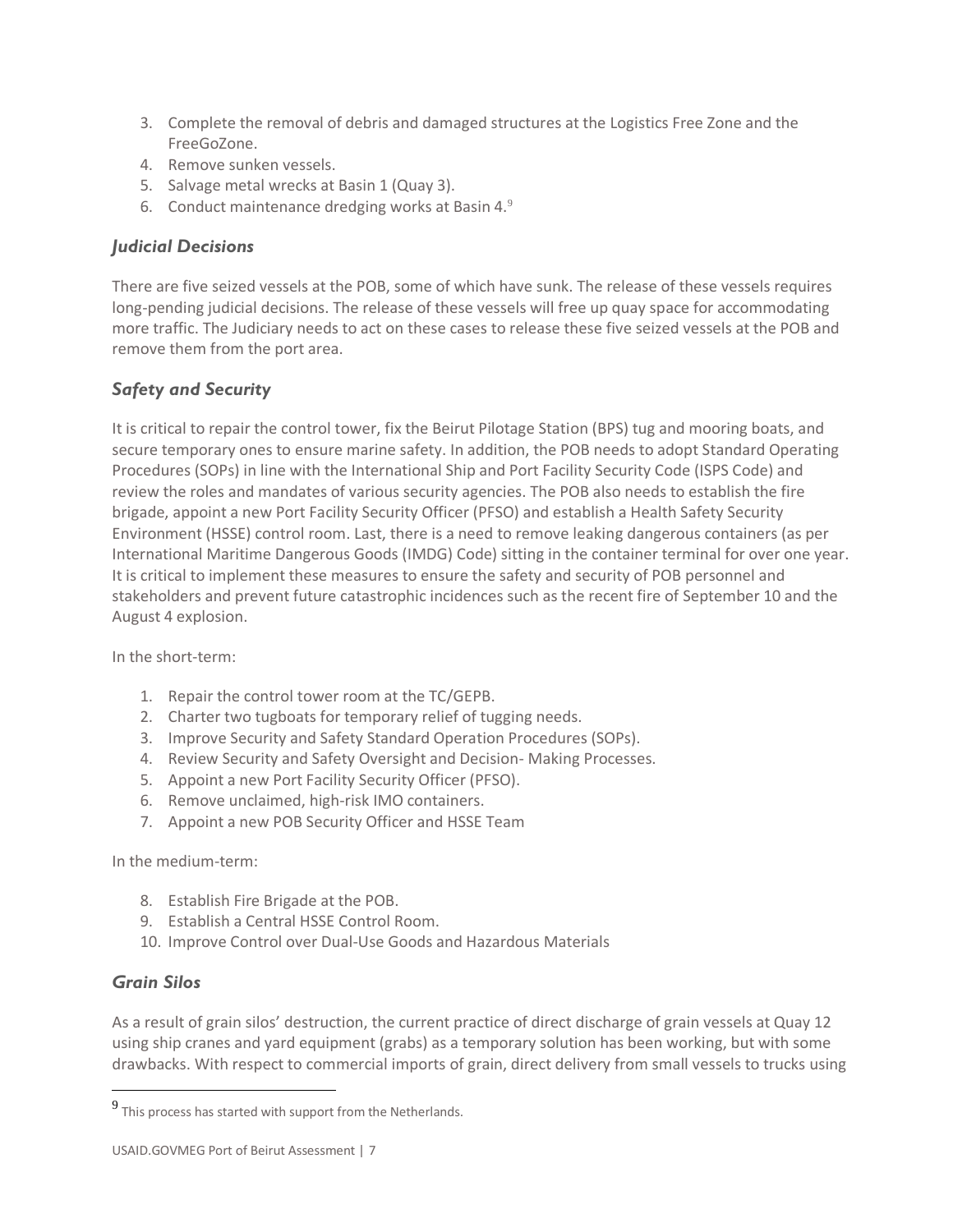grabs could take 3-6 days for emptying a vessel, whereas it usually takes 1-2 days if ships are discharged directly to silos via ship loaders. Ship delays increase the cost of importing. In addition, the process of using grabs could cause losses and contamination. Further, direct delivery may be problematic during bad weather conditions leading to further delays for ships and, thus, higher costs. Further, it is not practical to discharge large vessels through direct delivery. Importing via large vessels is cheaper than smaller vessels, given the economies of scale. The current temporary situation is unacceptable for stakeholders as it increases costs to all concerned. There is a need to:

In the short-term:

- 1. Explore other alternatives to the current direct discharge of grain vessels.
- 2. Acquire three mobile pneumatic ship loaders-unloaders and conveyors.

In the medium-term:

- 1. Acquire easy-to-install corrugated silos to provide for adequate grain storage.
- 2. Develop a national strategy for grain silos.

### <span id="page-13-0"></span>*Urgent Governmental Decisions*

Temporary immediate measures should be taken to allow the POB and BCTC to address current constraints that might lead to shutting down certain import operations, particularly the Container terminal where STS cranes need urgent maintenance and spare parts. Not addressing current constraints will disrupt trade, lead to a crisis and shortages in vital imports, and hinder containerized cargo exports, especially fresh produce.<sup>10</sup> Further, the 2019 parliamentary spending freeze imposed on TC/GEPB is hindering the reconstruction process. The following should be acted upon immediately:

- 1. Address the POB's lack of funds to import critical equipment parts.
- 2. Relax parliamentary decision restricting expenditures affecting TC/GEPB.

# <span id="page-13-1"></span>**IV. Trade Facilitation**

The introduction of sound trade facilitation measures is critical to accelerating cargo processing, which will free up space at the port, lower the level of congestion, reduce the need for expansion and capital investment in storage facilities, and make efficient use of port land. The average dwell time at the POB for containers is around twelve days. The actual customs clearance can take two to five days, and sometimes seven days. The time for issuing approvals by trade-related ministries/agencies can take an additional one to fifteen days, depending on the type of product as testing may be required. Overall delays increased by 1.5 times during the initial weeks after the explosion. These delays have been, however, reduced to a level closer to pre-explosion. Nonetheless, clearing agents continue to have to shuttle, at some cost for traders, back and forth between the POB and Beirut Airport, where customs clearance paperwork and payments are handled. Trading delays translate to additional costs, which leads to an increase in prices for imported goods, negatively affecting Lebanese consumers' purchasing power. They also lower the competitiveness of Lebanese producers and businesses, as well as port competitiveness for attracting transit cargo.

 $10$  Since the eruption of the Syrian crisis and the closure of border crossing points in Syria for transit, Lebanon has been relying on sea transport to get its agricultural goods to markets in the Gulf countries through reefer containers (refrigerated).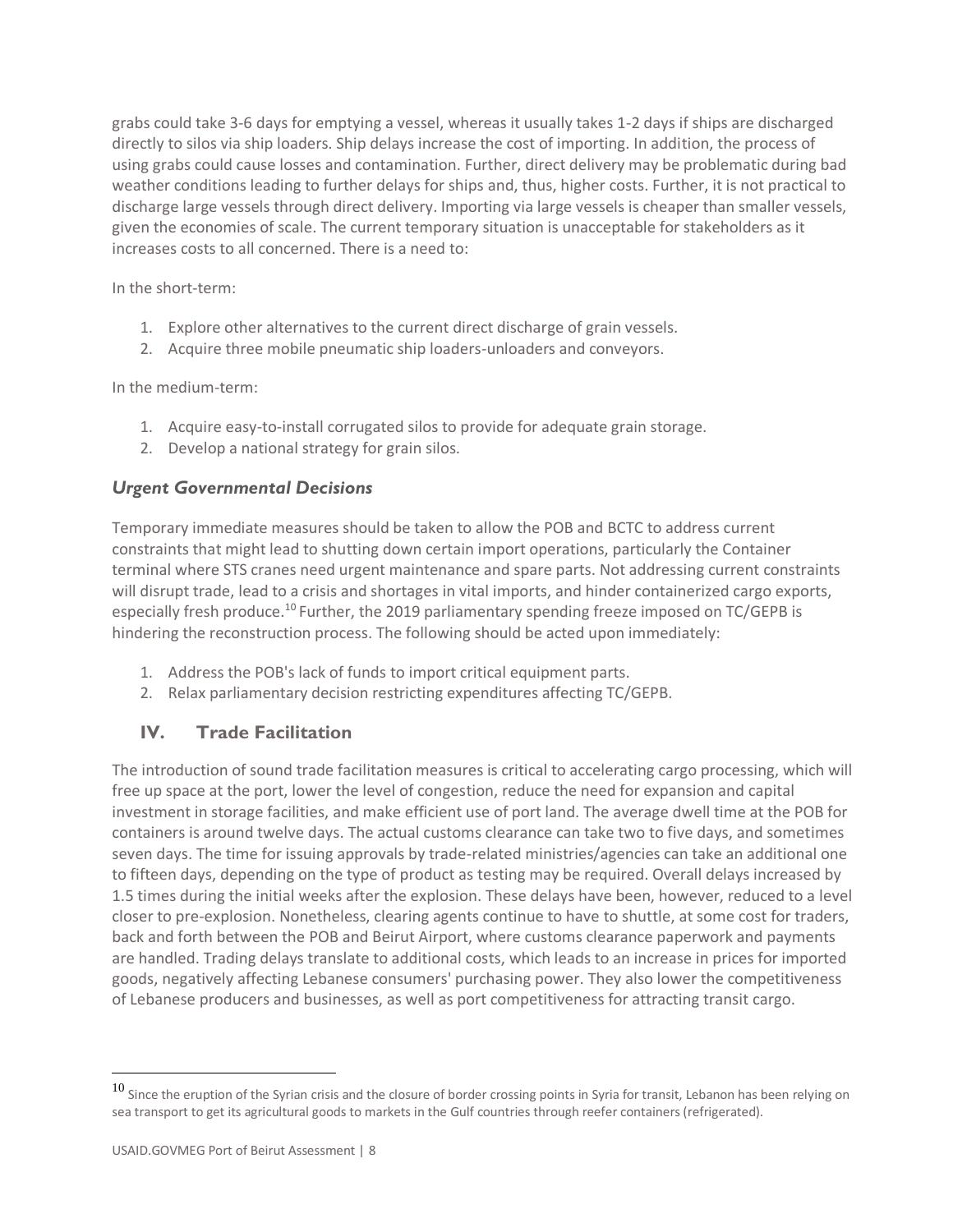Although the 2000 Customs Law largely reflects the WTO Customs Valuation Agreement (CVA), there is limited acceptance of transaction value, which is the main recommended method in the CVA. In addition, there is wide use of price referencing and arbitrary values, which are both prohibited in the 2000 Customs Law and the CVA. Traders report excessive over-valuation for the purpose of bribe solicitation. In addition, there is widespread undervaluation, including changing (in return for bribes) classification of goods or origin to benefit from preferential trade arrangements and for political and religious favoritism and personal connection-related reasons. Apart from undervaluation, there are reports of smuggling through the Syrian borders, through illegal points and official posts, including the POB, by falsifying the origin of goods. Further, there is high abuse of duty exemptions, especially those granted to religious organizations. In 2000, all religious sects' organizations were exempted from import duties, noting that Islamic organizations are exempted since 1955, given that they are considered public institutions. The 2019 Budget law lifted the exemptions for all religious sects, including those provided under the 1955 law; there is however an attempt to reintroduce them.

Trade facilitation measures will reduce trading costs and delays as well as corrupt practices, enhance revenues, increase public-private partnerships and cooperation with trading partners, and improve competitiveness. Comprehensive trade reforms, in line with the World Customs Organization (WCO), Revised Kyoto Convention (RKC), and the WTO agreements (especially the Trade Facilitation Agreement (TFA)), are long overdue.

These reforms will entail the following: (i) adopting a modern customs law and sub-legal acts; (ii) reforming trade policy and eliminating unjustifiable non-tariff barriers; (iii) implementing TFA-based measures (including streamlining trading requirements and procedures, digitalizing trade procedures, introducing electronic trade single window and authorized operators program, strengthening risk management and post-clearance audit, and enabling e-pay and pre-arrival processing); and (iv) strengthening institutional mechanisms such as appeals and arbitration, advance rulings, and interministerial cooperation. Additional soft measures, such as allowing direct delivery of bulk/general cargo and reducing bonded storage at POB to one month (instead of six), will dramatically reduce port congestion and storage needs.

This assessment provides 44 specific trade facilitation recommendations listed in Table 3 below (short, medium, and long-term). The short-term measures will help get POB operations back to pre-explosion status and contribute to countering COVID-19. They will do so by accelerating the flow of food products and medical supplies via a reduction in direct interactions between the trading community and authorities.

| <b>Time Frame</b> | <b>Measures</b>                                                          |
|-------------------|--------------------------------------------------------------------------|
| <b>Short-Term</b> | 1. Review/Revise the Draft Customs Law to ensure consistency with the    |
|                   | WCO Revised Kyoto Convention and the relevant WTO agreements             |
|                   | (CVA, ROO, GATT, TFA, and TRIPS).                                        |
|                   | 2. Use the information submitted by declarants to NAJM to process the    |
|                   | declaration without the need for submission of declaration and           |
|                   | supporting documents in original and hard copies.                        |
|                   | Allow electronic access to relevant supporting documents (e.g.,<br>3.    |
|                   | certificates) by trade-related ministries and agencies for approvals and |
|                   | issuance of visas.                                                       |

#### **Table 3 – Recommended Trade Facilitation Measures**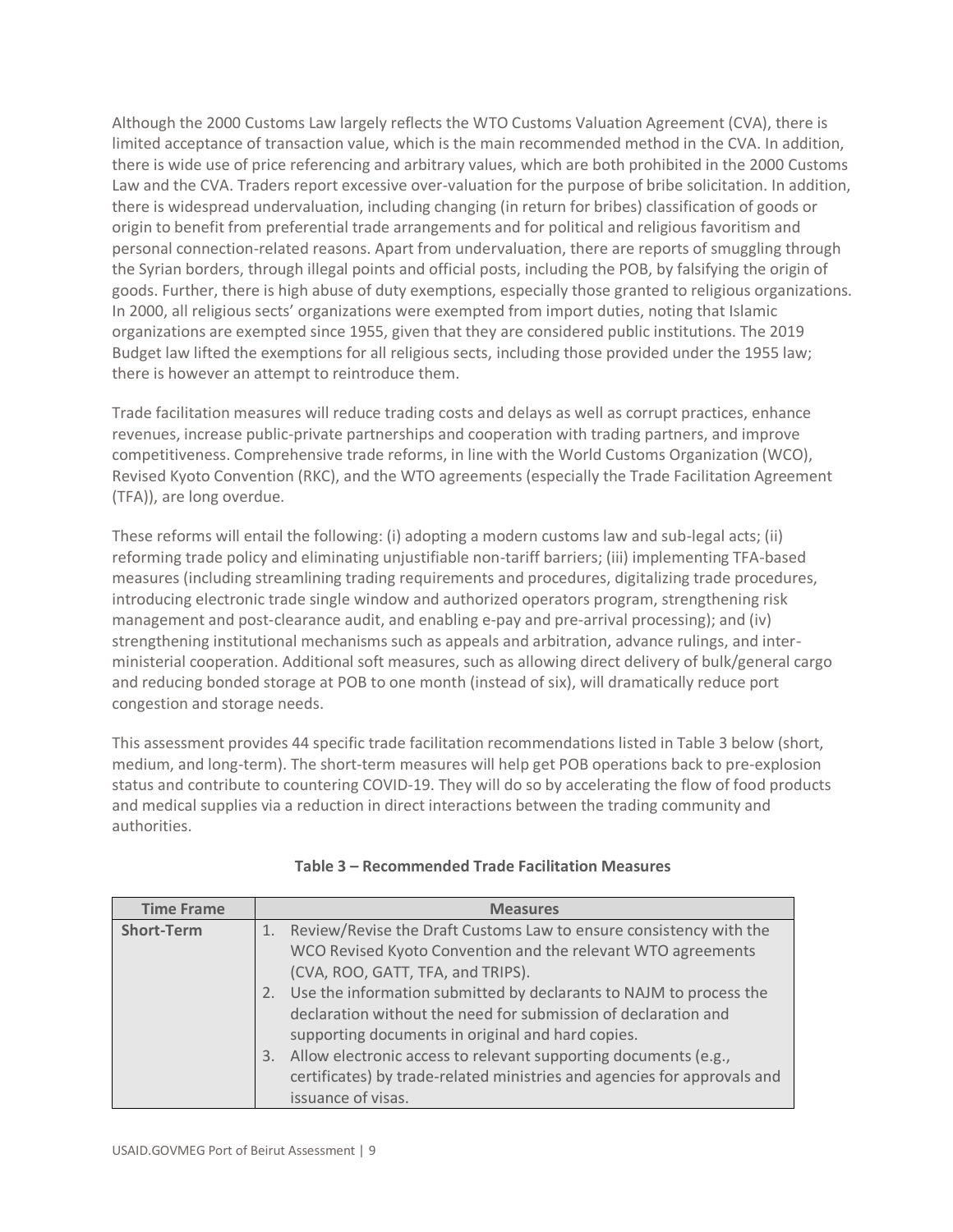|                    | Promote payments by bank transfers and personal checks with a bank<br>4.                       |
|--------------------|------------------------------------------------------------------------------------------------|
|                    | guarantee.                                                                                     |
|                    | Promote and educate the private sector on the possibility and<br>5.                            |
|                    | mechanism of payments of customs dues by installments as stipulated                            |
|                    | in Articles 168 and 169 of the Customs Law.                                                    |
|                    | Facilitate/encourage inspection at importers' premises for large<br>6.                         |
|                    | importers to free up space at the POB.                                                         |
|                    | Customs to enforce in practice the HCC decision to reduce the level of<br>7.                   |
|                    | "random" cargo inspection to 5 percent.                                                        |
|                    | Lower currently unfair FIO charges.<br>8.                                                      |
|                    | 9. Increase transparency of POB charges.                                                       |
|                    | 10. Address the lack of dry ports and logistics centers in Lebanon.                            |
|                    | 11. Ensure fair and non-discrimination in the valuation of imports.                            |
| <b>Medium-Term</b> | 12. Adopt a new law on customs and its implementing regulations and                            |
|                    | procedures.                                                                                    |
|                    | 13. Transition to the latest AYSCUDA World (AW) version.                                       |
|                    | 14. Develop and implement within AW pre-arrival processing.                                    |
|                    |                                                                                                |
|                    | 15. Strengthen Customs Risk Management (RM) capabilities.                                      |
|                    | 16. Establish an Authorized Economic Operators (AEO) program.                                  |
|                    | 17. Develop a blueprint for a national electronic trade single window.                         |
|                    | 18. Map and streamline/optimize all trade and customs procedures.                              |
|                    | 19. Set legal time limits for various trade transactions.                                      |
|                    | 20. Introduce integrated border management.                                                    |
|                    | 21. Adopt special procedures for perishable goods.                                             |
|                    | 22. Apply WTO valuation rules.                                                                 |
|                    | 23. Adopt a mechanism for private sector participation and public-private<br>consultations.    |
|                    | 24. Operationalize the Customs Arbitration Commission.                                         |
|                    | 25. Establish an Independent Administrative Appeal process.                                    |
|                    | 26. Allow direct appeals at all levels.                                                        |
|                    | 27. Expedite legal proceedings at the customs court.                                           |
|                    | 28. Establish a National Committee on Trade Facilitation.                                      |
| Long-Term          | 29. Implement electronic trade single window.                                                  |
|                    | 30. Develop Trade Information Portal.                                                          |
|                    |                                                                                                |
|                    | 31. Develop risk management capabilities of OGAs.                                              |
|                    | 32. Enable integrated risk management.<br>33. Develop Post-Clearance Audit (PCA) capabilities. |
|                    | 34. Link PCA and RM.                                                                           |
|                    |                                                                                                |
|                    | 35. Develop compliance measurement capabilities.                                               |
|                    | 36. Introduce advance rulings for origin, classification, and valuation.                       |
|                    | 37. Introduce electronic payments.                                                             |
|                    | 38. Establish administrative appeals for OGAs.                                                 |
|                    | 39. Enhance Customs-to-Customs cooperation with other trading<br>partners.                     |
|                    | 40. Enable Mutual recognition.                                                                 |
|                    | 41. Develop an Enterprise Resource planning system for Customs.                                |
|                    | 42. Establish an Electronic Document Management System.                                        |
|                    | 43. Develop an electronic case management system.                                              |
|                    |                                                                                                |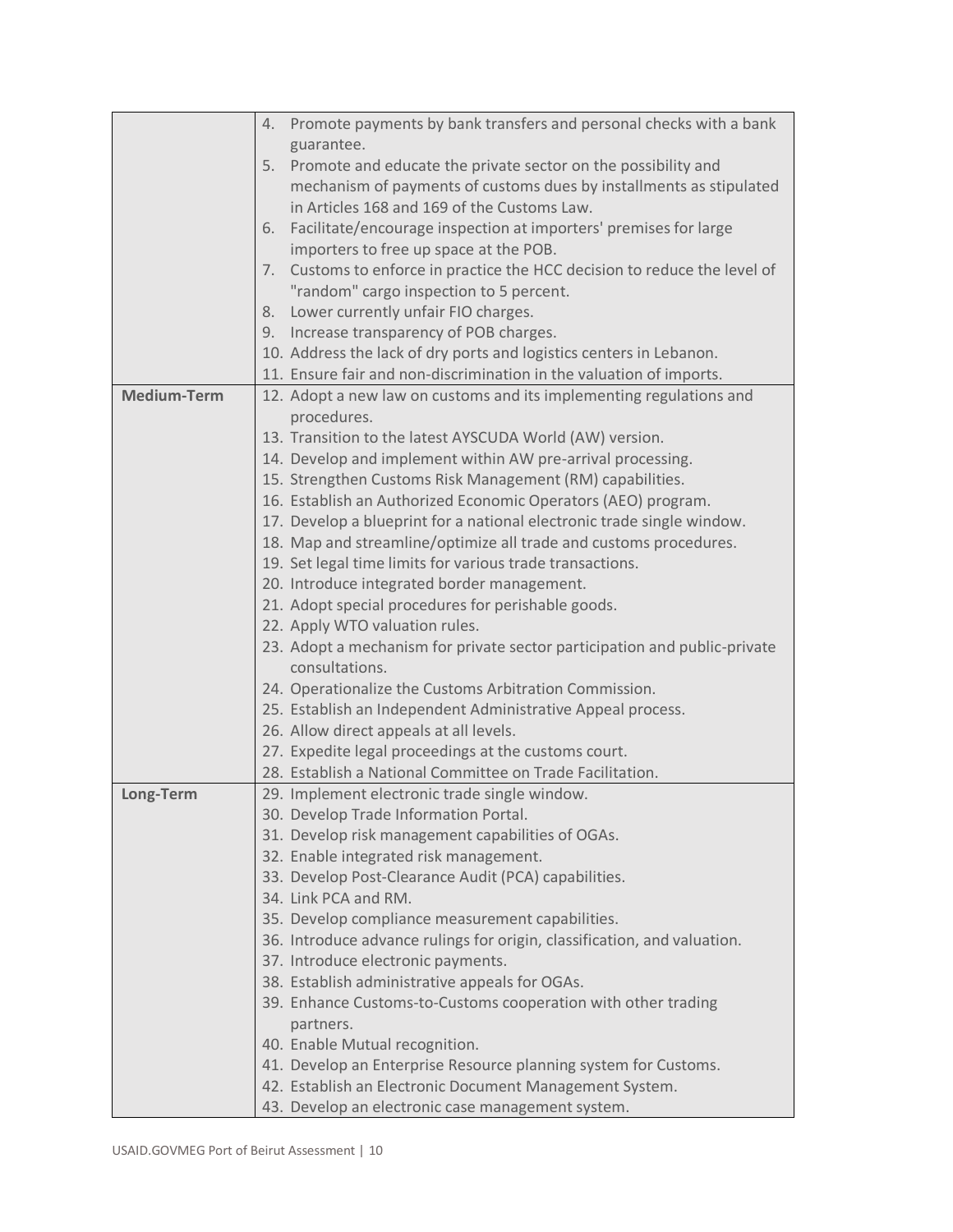| 44. Establish an Offence Module lined with AW to the case management |
|----------------------------------------------------------------------|
| system                                                               |

**Graph 1 - POB Development SAL**

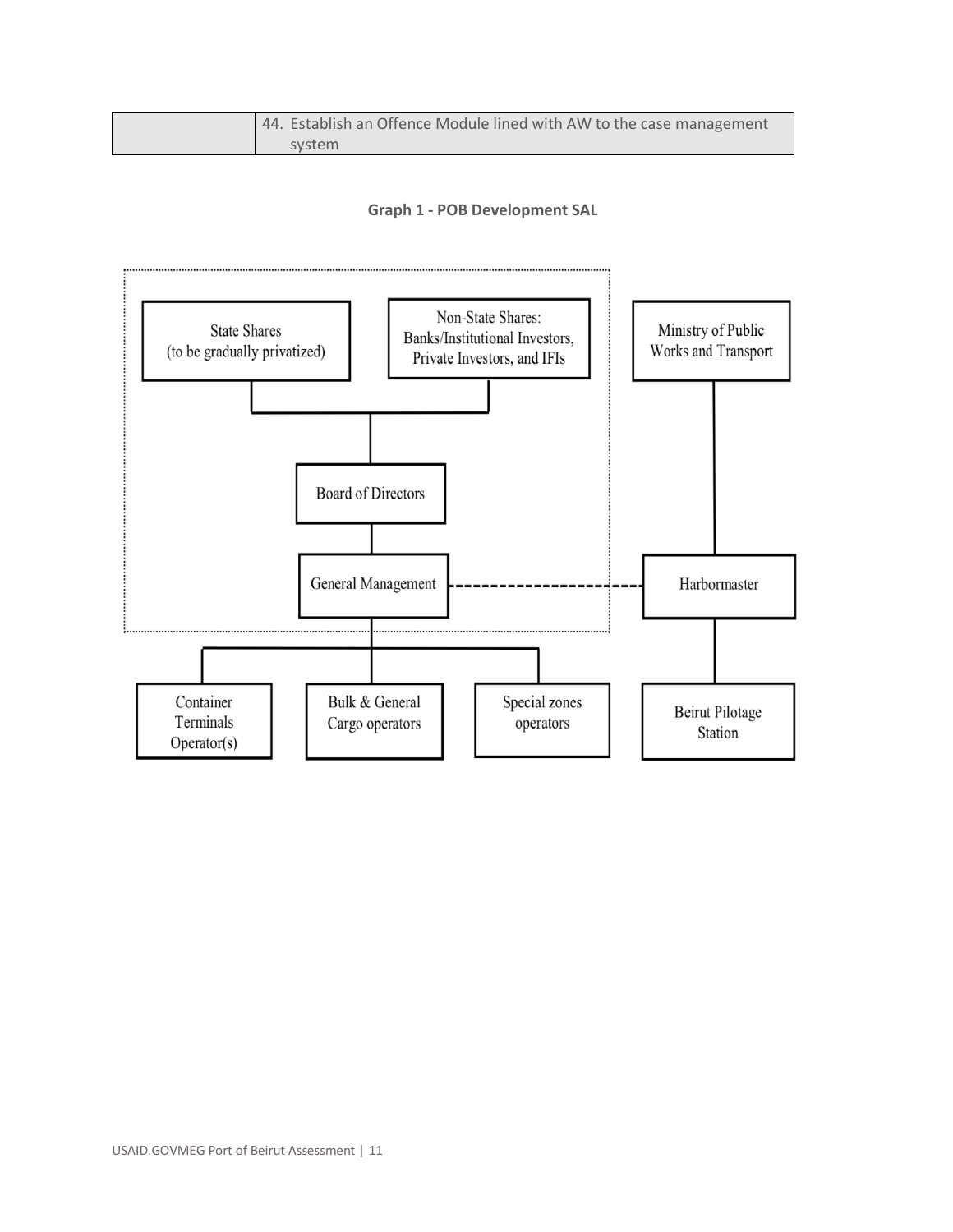

**Figure 1 – Existing Map of the Port of Beirut**

*Source: USAID MEG based on Google Map*